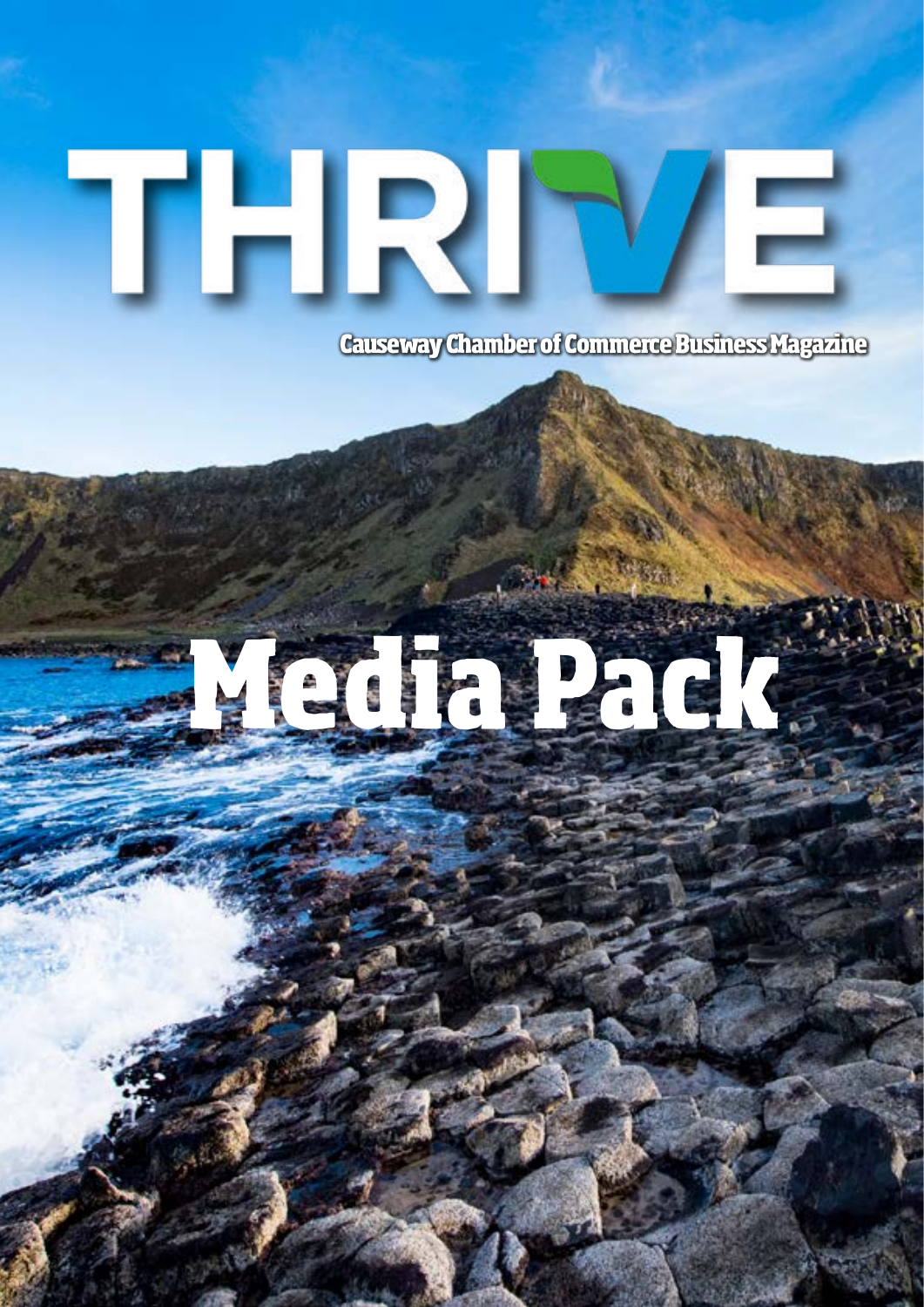THRIVE Causeway is a new magazine for businesses and the wider local community within the Causeway Coast and Glens region. Created by Causeway Chamber, we feel there is an abundance of information and opportunities which we believe we can communicate to our members and wider business community about business challenges and opportunities aligned to the Chamber's Key Priorities 2018-2020 Infrastructure, Skills and Growth. Thrive Causeway will also be an excellent tool for the Chamber to promote and engage with all businesses in the region, to support business to business engagement and encourage businesses to trade locally which in turn will help our economy & local businesses thrive.

THRIVE will provide members with the opportunity to share stories whether they be best practice, good news, challenges and opportunities. THRIVE will connect members with businesses within the Causeway Coast & Glens region. THRIVE will be a tool for members to promote, shout and connect what they have to offer to new and existing clients.

Within the magazine we will cover the following features which we will require members to share their areas of expertise and knowledge.

 Professional & Legal Financial **Property**  Motor vehicle Recruitment & Personnel Education & Skills Hospitality & Tourism

The list above is not exhaustive please let us know if you have a feature which will be of interest.

The magazine will be available to:

- our members
- key stakeholders
- premises with high footfall (solicitors, doctors offices, dentists, accountants, hotels... )
- digitally (chamber website, newsletter, social medias...)

#### Members

Front Cover 210mm width X 70mm height  $\epsilon_{350}$ Back Cover 210mm width X 297mm height  $£750$ Inside front Cover 210mm width X 297mm height  $£750$ Full Page 210mm width X 297mm height  $\epsilon_{500}$ Half Page 210mm width X 146mm height  $\epsilon_{350}$ Quarter Page 100mm width X 146mm height £225 Double pages spread feature **E**700 full page feature  $£350$ 

#### Non-Members

Front Cover 210mm width X 70mm height  $£450$ Back Cover 210mm width X 297mm height £850 Inside front Cover 210mm width X 297mm height £850 Full Page 210mm width X 297mm height £600 Half Page 210mm width X 146mm height  $\epsilon$ 450 Quarter Page 100mm width X 146mm height  $£325$ Double pages spread feature **E800** full page feature  $£450$ 

> For information on sponsored feature, please contact us at info@causewaychamber.com





| th X 70mm height     |
|----------------------|
| th X 297mm height    |
| th X 297mm height    |
| th X 297mm height    |
| th $X_1$ 46mm height |
| th X 146mm height    |
|                      |

| th X 70mm height  |
|-------------------|
| th X 297mm height |
| th X 297mm height |
| th X 297mm height |
| th X 146mm height |
| th X 146mm height |
|                   |

### PRICE LIST